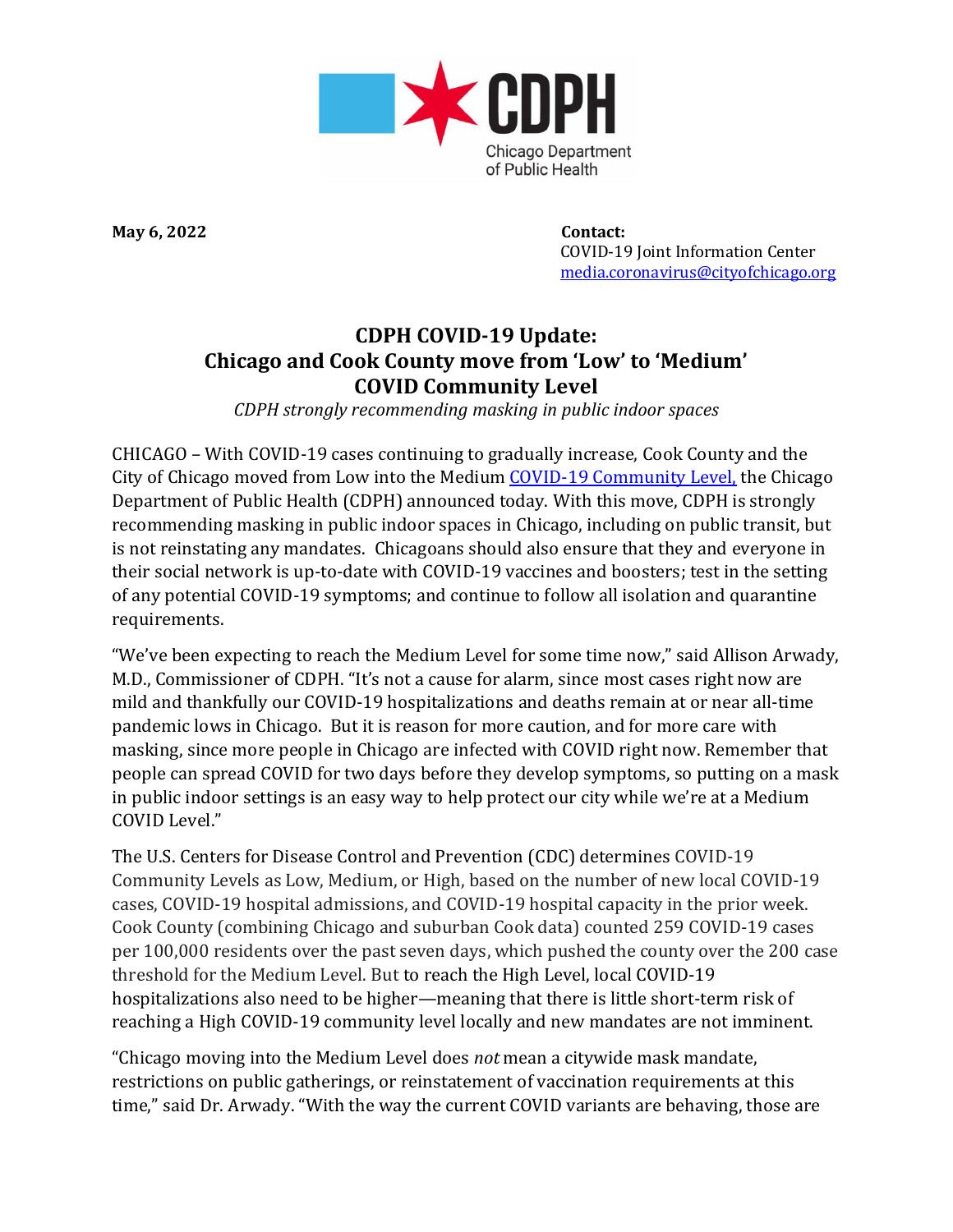measures we would consider if we reached the High COVID-19 community level—which we aren't close to reaching in Chicago right now. But we obviously don't want to get there, and exercising some more caution now will help us keep COVID in control in Chicago."

"In the meantime," said Arwady, "we strongly urge people to mask up in public indoor settings and on public transportation. This shouldn't stop anyone from going to work or school, or traveling on CTA buses and trains, but taking that precaution will help protect everyone. And anyone who is at higher risk for severe outcomes because of age or underlying conditions should reach out to their doctor right away if they are diagnosed with COVID. There are early treatments available that cut the risk of hospitalization by more than 80%."

Individual businesses or settings may enact their own mask or vaccination requirements, and patrons of those businesses should respect and adhere to such requirements.

Chicago Public Schools is encouraging indoor masking and the CTA is encouraging riders to wear masks on buses and trains. Free masks are available on buses and at rail stations and in school settings across Chicago.

According to the CDC, 12.3 percent – or 397 – of the 3,220 counties in the U.S. and Puerto Rico are now at Medium or High COVID-19 Community Levels. That is a 26 percent increase from last week.

Cook County is among nine northeast Illinois counties – with Lake, McHenry, Winnebago, Dekalb, Kane, DuPage, Kendall, and Will – now at a Medium Level. Five central Illinois counties are also at a Medium Level. Other parts of the Midwest at a Medium COVID-19 Community Level include the areas surrounding Milwaukee, Minneapolis-St. Paul, and Detroit. The only counties in the Midwest at a High Level are Grand Traverse County, in northwest Michigan, and Pennington County, in northwest Minnesota.



The Northeast and New England remain the nation's COVID-19 hotspot.

Nearly all U.S. counties at a High COVID-19 Community Level are in an area stretching from Erie County in western New York to the northern tip of Maine.

The CDC earlier this week renewed its travel masking guidelines. CDC recommends that everyone aged 2 and older – including passengers and workers –wear a well-fitting mask [or respirator](https://www.cdc.gov/coronavirus/2019-ncov/prevent-getting-sick/types-of-masks.html) over the nose and mouth on transportation such as airplanes, trains, and buses and in transportation hubs such as airports and transit stations.

| <b>Community Level</b> | <b>Number of Counties</b> | <b>Percent of</b><br><b>Counties</b> | % Change from<br><b>Prior Week</b> |
|------------------------|---------------------------|--------------------------------------|------------------------------------|
| High                   | 79 (56 last week)         | 2.45%                                | 0.71%                              |
| Medium                 | 318 (258 last week)       | 9.86%                                | 1.86%                              |
| Low                    | 2827 (2910 last week)     | 87.69%                               | $-2.57\%$                          |

## **COVID-19 Community Levels in U.S. by County**